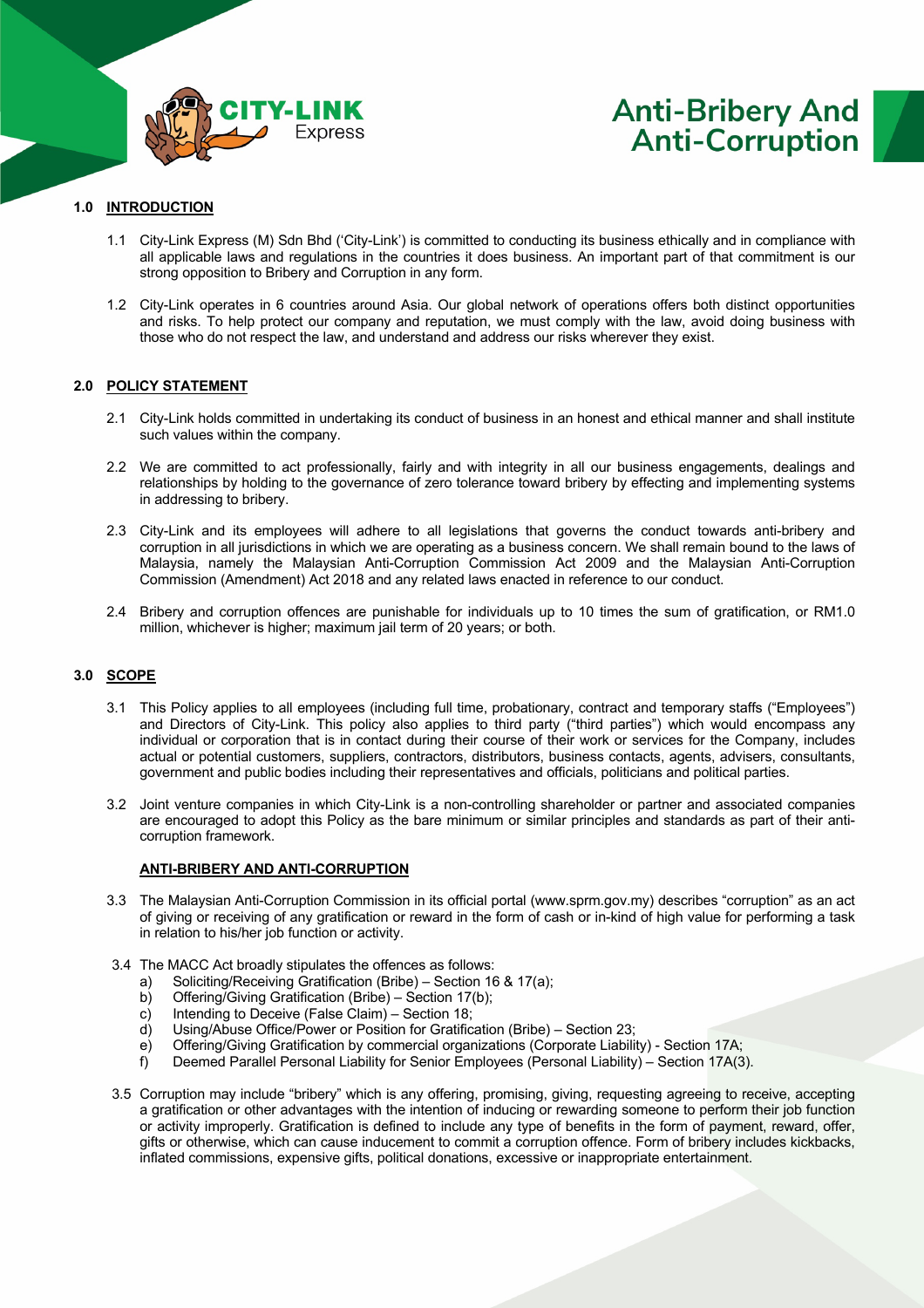

# **Anti-Bribery And Anti-Corruption**

3.6 This Policy prohibits all forms of bribery and corrupt practices and draws no distinction as to whether it is made to persons in the public or private sectors. Employees engaged in the conduct of executing their tasks Employees engaged in the conduct of executing their tasks or acting in a position of trust as an official representative of the Company shall not be directly or indirectly involved in any act of soliciting/receiving/offering/giving gratification to any public official, customers or third parties for the purpose of exerting influence, soliciting payment or other unfair or illegal preferential treatment.

## **4.0 GIFTS & HOSPITALITY**

4.1 As a general principle, all Employees subject to this policy should refrain from accepting or giving a gift to a third party if it might create a sense of obligation to compromise their professional judgment in exchange for favors or benefits.

Notwithstanding this principle, the policy does not prohibit normal and appropriate hospitality (given or received) to or from third parties and the giving or receipt of the gifts or event of hospitality must fulfill the following criteria:

- a) it does not relate to any corrupt or criminal intent of any kind;
- b) not done with the intent to influence decision making or attaining unfair advantage;
- c) executed in a transparent and open manner;
- d) it is reasonable in value; and
- e) gift made in respectful and customary purposes.

#### 4.2 **Gifts**

#### A. Providing Gifts

a) "Corporate Gifts" normally items reflect Company's name and logo and are of nominal value such table calendars, diaries, pens, notepads, key chains, thumb drives and plaques.

"Festive or Ceremonial Gifts" depicts traditional treats or gifts customary to an occasion such as hampers, mandarin oranges, dates, mooncakes, etc.

- b) Corporate Gifts, Festive or Ceremonial Gifts may be given to customers, Business Partners or other parties provided it is made for the following reasons :
	- i) made for a right reason should be clear that it was given as a gesture of appreciation or a common courtesy related to festive or other ceremonial occasions;
	- ii) no expectation in return associated with any favour or improper advantages from the receiver;
	- iii) no obligation not to cause or induce the receiver to improperly or illegally influence business decision or cause others to perceive improper influence;
	- iv) openly made not done secretly and undocumented;
	- v) reasonable value any gift must commensurate with the occasion and undertaken with general business practice. The value limit shall be predetermined by the Company's Chief Executive Officer for Corporate Gifts per item per person and Festive or Ceremonial Gifts per item per entity and authorized as per Appendix 1; and
	- vi) must be legal and documented must be in compliance with applicable laws and gift that exceeds the value limit laid down by the Company must be documented by the relevant Head of Department and submitted to Chief Executive Officer for approval (Appendix 2).

#### B. Accepting Gifts

- a) Where it is inappropriate to decline the gift (which may be associated with religion/culture which may take offence to the gesture) such gifts may be accepted so long as it is disclosed to the Company's Chief Executive Officer who will assess the circumstances.
- b) Employees are to uphold to the policies of anti-bribery and anti-corruption and decline with the exception to gifts given at conferences or work related meetings and corporate gifts received are of nominal value.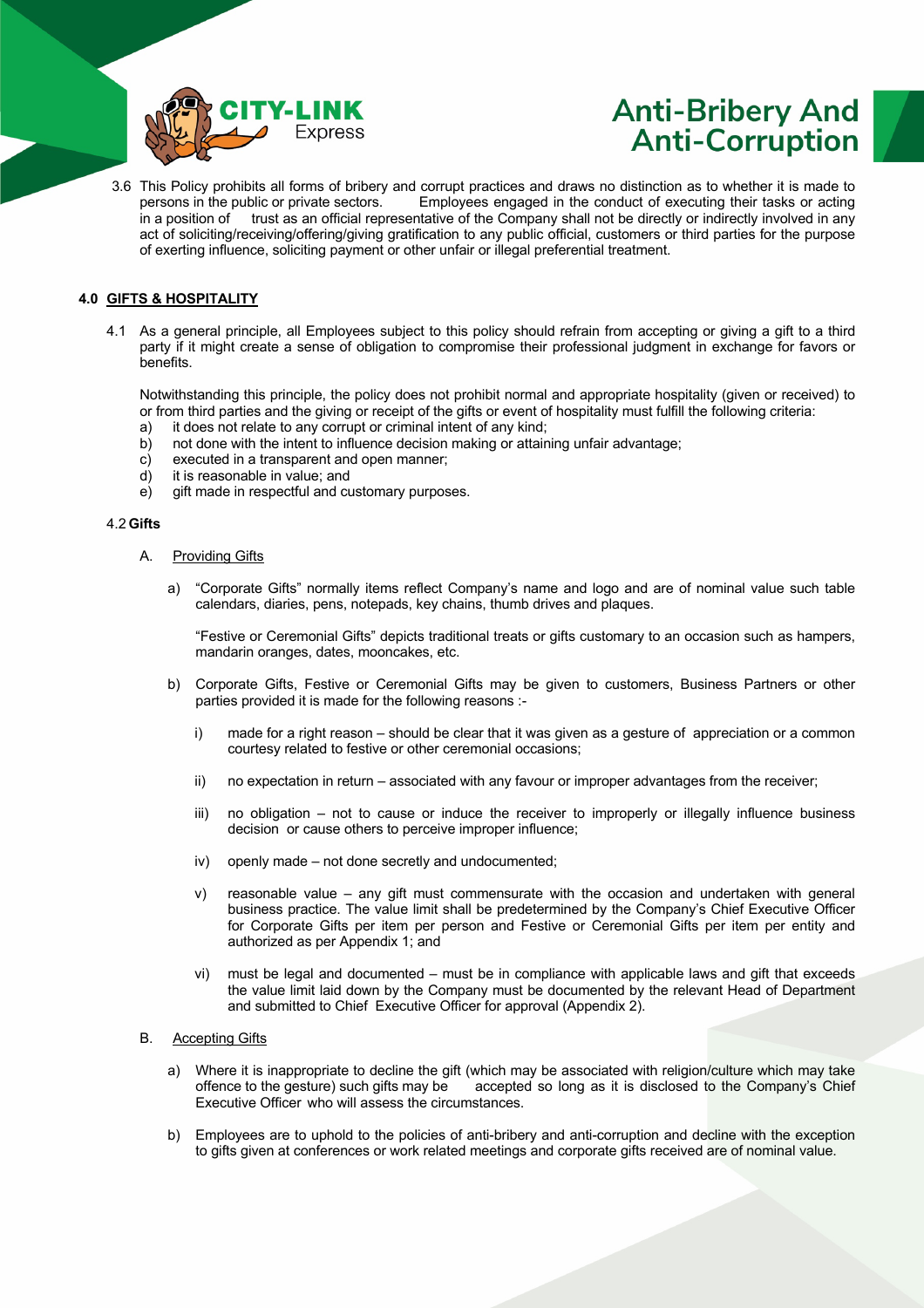



c) Employees must not directly or indirectly solicit for gifts from any party. If so, relevant Head of Department should make disclosure by filling up the form (Appendix 3) and submitting to the office of the Chief Executive Officer within 5 working days from receipt.

#### 4.3 **Corporate Hospitality**

Corporate hospitality is generally corporate events or activities organized by an organization, which involves entertainment of employees and/or parties for the benefit of that organization.

#### A. Providing Corporate Hospitality

- a) City-Link recognizes that in providing corporate hospitality whether it is through corporate events, sports event or other public events, is an appropriate way to build network, promote goodwill and build business relationships.
- b) by exercising proportionate and appropriate corporate entertainment and hospitality is a reflection of the City-Link's courtesy and generosity. Employees must exercise due care and make right decision that must exercise due care and make right decision that such contribution is made legitimately without giving rise to any allegations of impropriety or undue influence.
- c) any act of providing corporate entertainment and hospitality must be approved by the respective Head of Department and with prior advice and approval from the Chief Executive Officer or Executive Chairman as per Appendix 1

#### B. Accepting Corporate Hospitality

- a) Acceptance of corporate entertainment and hospitality requires prior approval from the respective Head of Department. The Employee should only accept corporate entertainment and hospitality if it is accepted with good business ethics, on social and moral terms.
- b) should it be accepted with intent or purpose so as to attempt to secure a business advantage or influence business decisions, then it must be declined.
- c) in any situations where Employees are in doubt on the appropriateness of a corporate entertainment and hospitality offered by an external party, they should decline the offer or consult with the respective Head of Department, or alternatively seek Chief Executive Officer's approval on the advice of the respective Head of Department, if it deems necessary.

In essence the intention behind the gifts, entertainment and hospitality will always be judged, so as not to be perceived with an appearance of bad faith and impropriety which could be misunderstood for Gratification

### **5.0 FACILITATION OF PAYMENTS**

- 5.1 Facilitation of payments is forms of payments made personally to an individual in control of a process or a decision to secure or expedite the performance of a routine or administrative duty or function (eg. to influence the timing of a process or issuing of permits). Facilitation payment is deemed as illegal and regarded as a form of corruption in Malaysia. This is strictly prohibited under this Policy.
- 5.2 Employees or third parties must not either directly or indirectly offer, promise or give any facilitation of payment to any private, government-linked and public officials for any purposes.

### **6.0 CHARITABLE CONTRIBUTIONS**

- 6.1 All contributions given either in the form of corporate donations and sponsorship which seek to improve the image of City-Link and made with the objective in establishing cordial relations with our communities or the general public is permitted under this Policy.
- 6.2 The following general guidelines will be considered in contemplating a corporate donations and sponsorship: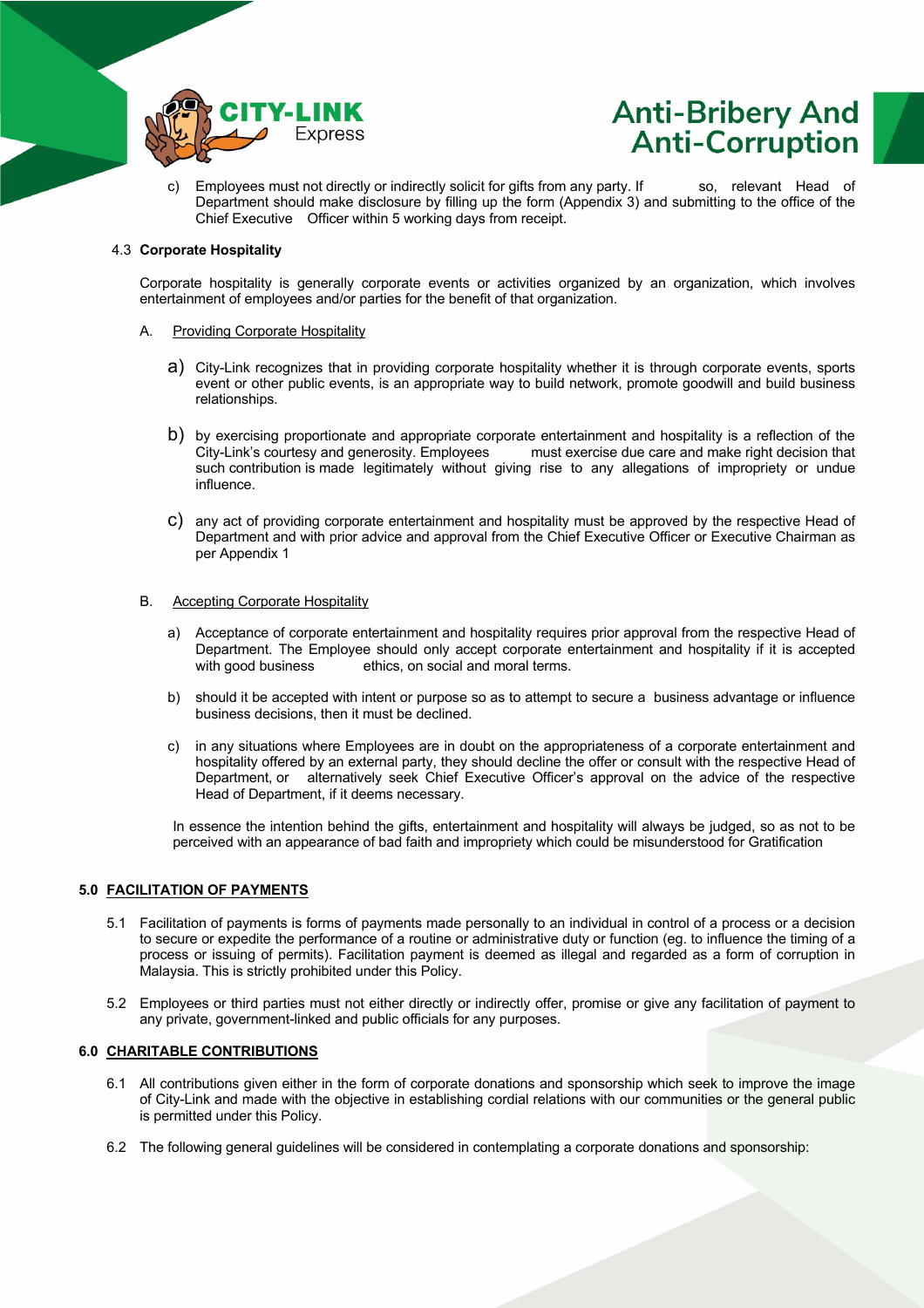



- a) corporate donations and sponsorship must not be used to obtain dishonest advantage or purpose for the Company.
- b) be executed in a transparent manner and must be substantiated with adequate documentation reflecting recipient identity, purpose, reasons for donations and sponsorship.
- c) such corporate donations and sponsorship must be in line with applicable laws.
- d) be appropriate in value and not create impression that recipient is expected to return the favour or acts in a certain way because of the favour.
- e) corporate donations and sponsorship must be accurately recorded in accounting records. Any doubt, should be cleared with the advice from Finance Department.
- 6.3 Any charitable contributions, sponsorships and corporate social responsibility activities should be reviewed by the respective Head of Department and approved by the Chief Executive Officer or Executive Chairman as per Appendix 1.
- 6.4 Company will conduct a due diligence exercise to ensure that the recipient of any corporate donations and sponsorship is legitimate and in the case of charity (under local laws) a registered charity. Recipient would be required to provide receipt for contribution and confirmation of what the funds will be used for.
- 6.5 Political contributions. Company does not make donations and sponsorship to any political associations or parties as this can be perceived as an attempt to gain an improper business advantage.

#### **7.0 RESPONSIBILITIES**

7.1 Employees and third parties must ensure that you read, understand and comply with this Policy. The prevention, detection and reporting of bribery and corruption are the responsibility of all those working for us and those under our control. All Employees and third parties are required to avoid any activity that may lead one to breach this Policy.

#### **8.0 DUE DILIGENCE**

- 8.1 Company will only establish business relationships with bona fide and reputable external parties. The purpose of carrying out due diligence procedures is to serve as a guide to the Employees in making right decisions in establishing relationships with external parties.
- 8.2 Employees to carry out proper due diligence process and comply with all applicable standard operating procedures before engaging with external parties. This includes informing them on Company's Anti-Bribery and Anti-Corruption Policy requiring them to submit Declaration Form (Appendix 3) prior to be engaged with the Company for business purposes.
- 8.3 Recruitment of Employees should be based on approved selection criteria to ensure that most qualified and suitable individuals are employed. This is crucial that no element of corruption is involved in the hiring process. All Employees as required to read, sign and submit the Declaration Form (Appendix 4).
- 8.4 City-Link adopts a clear separation of duties for all job functions either financial or non-financial related within the Company. All personnel involved in the preparation, verifying and approving any transaction / activity was documented in accordance with internal procedures (Accounting policies and procedures and Approved Authority Limit) and communicated to all Employees to adhere.

## **9.0 CONSEQUENCES FOR VIOLATION OF POLICY**

9.1 Any Director or Employee who violates this Policy will be subject to disciplinary proceedings and expressly agrees that the Company reserves the right to terminate the directorship or employment with the Company in the event there is a commission of such act in violation of the Policy.